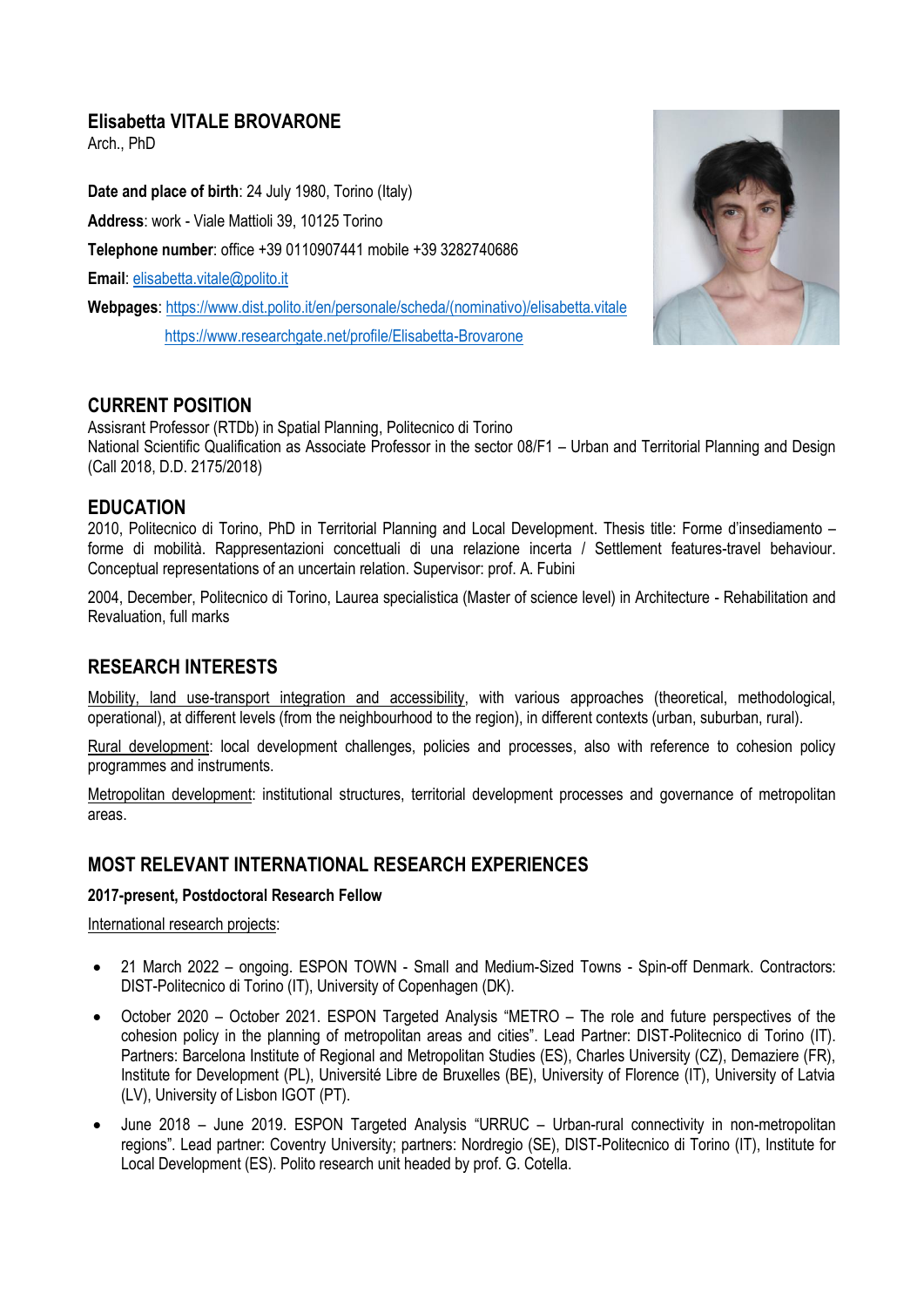- February 2018 July 2019. "Governing the socio-spatial impacts of automated and connected vehicles". Research project co-funded by DIST-Polito. Research group: Prof. L. Staricco (coordinator), prof. L. Davico, prof. V. Rappazzo, PhD Elisabetta Vitale Brovarone, prof. M. Diana (DIATI-Polito), prof. E. Papa (Westminster University), dr. Jacopo Scudellari.
- November 2017 February 2018. INTERREG ALCOTRA "MOBILAB" Sustainable mobility in weak-demand areas. Coordinator: Città Metropolitana di Torino. Partners: GAL Valli di Lanzo; Unité de Communes Valdôtaines Grand-Paradis ; Communauté de Communes Coeur de Savoie ; Communauté d'Aggolmération Arlysère.
- July 2017 present. INTERREG ALCOTRA "ARTACLIM Adaptation and resilience of Alpine territories to climate change". Coordinator: ASADAC-MDP (FR), partners: DIST-Politecnico di Torino, iiSBE Italia R&D srl, Parc Naturel Régional du Massif des Bauges, Communauté de Communes du Haut-Chablais, Communauté d'Universités et Etablissements Université Grenoble Alpes, Società Cooperativa Servizi e Attività Agro Forestali e Ambientali, Città Metropolitana di Torino. Polito research unit lead by prof. L. Staricco.

#### **2010-2011, Postrgraduate Research Fellow**

International research projects:

- September 2010 January 2012. COST ACTION TU1002 "Accessibility Instruments for planning practice in Europe". Chair C. Silva, Co-Chair L. Bertolini. More than 60 participants from 20 EU countries.
- August 2010 January 2012. CENTRAL EUROPE "CIRCUSE CIRCular land USE". Lead partner Institute for Ecology of Industrial Areas (PL); partner City of Piekary Śląskie (PL); German Institute of Urban Affairs (DE); Saxon State Office for the Environment, Agriculture and Geology (DE); Environment Agency Austria Ltd (AT); Telepark Baernbach Corporation ltd. (AT); Slovak University of Technology in Bratislava, SPECTRA Centre of Excellence (LO); City of Trnava (LO); Higher Institute on Innovation Territorial Systems (IT); Asti's Municipality (It); Institute for sustainable development of settlements (EZ); The Usti Region (EZ).

# **TEACHING and SUPERVISION**

Academic years from 2010-2011 to 2014-2015: course holder of courses of urban and territorial planning and urban design at Politecnico di Torino, in Bachelor and Master of Science in Architecture (4 courses, 24 credits).

Academic years from 2007-2008 to 2021-2022: teaching assistant in several modules (<700h) in the fields of urban and territorial planning, and urban design at Politecnico di Torino, in Bachelor and Master of Science in Architecture and in Spatial planning.

Supervisor of 3 Master of Science theses (MSc in Architecture and Spatial Planning, Politecnico di Torino).

### **PROFESSIONAL EXPERIENCE**

From 2011 to 2016, consultant in the field of local development and territorial planning, supporting public administrations and private companies to get access to EU funds, and to conceive and implement local development projects (several Interreg Alcotra projects, from dossier to implementation, especially in the fields of rural development, tourism and mobility).

### **MEMBERSHIPS**

Since 2022, member of the Association of European Schools of Planning (AESOP) best published paper award committee.

Since 2010, member of the Association of European Schools of Planning (AESOP), "Transportation Planning and Policy" thematic group

Since 2007, member of the AESOP YA network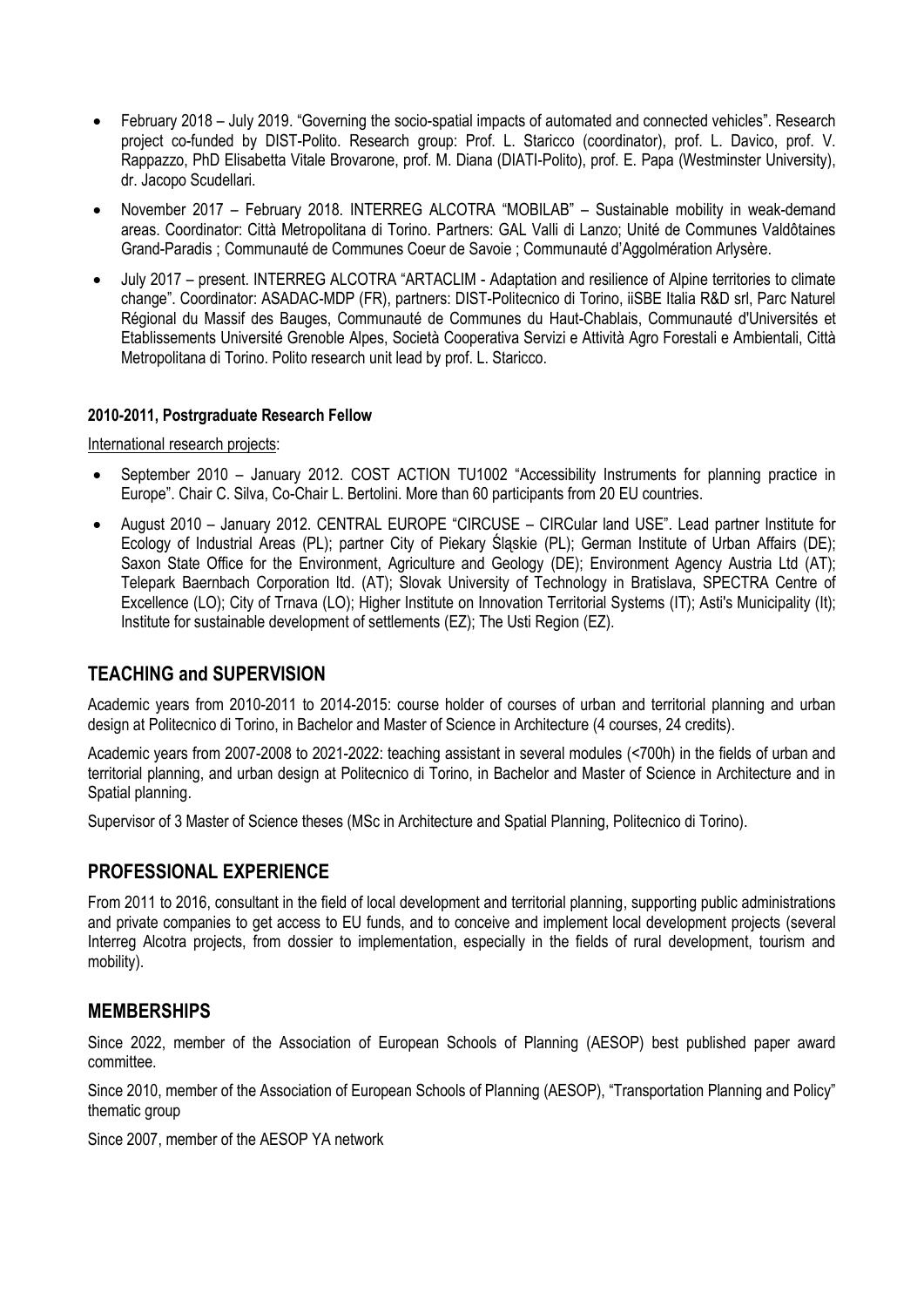## **OTHER**

Invited expert in transport and mobility to contribute to a new Horizon Scanning exercise to identify the Top 100 Research Questions important for future research and funding in energy efficiency, as part of the Energy-SHIFTS H2020 Programme – Transport and Mobility working group.

Invited expert "Imagining the urban road of the future", National Technical University of Athens, University of Huddersfield.

Evaluator of post-doctoral research proposals for the EuroTechPostdoc2 Programme, Marie-Curie fellowship within the EuroTech Universities Alliance. Calls 2021 and 2022.

Evaluator of post-doctoral research proposals for the National Science Centre of the Government of Poland.

Guest editor, with R. Acheampong (University of Manchester), F. Cugurullo (Trinity College Dublin) and L. Staricco (Politecnico di Torino), of the special issue "Autonomous mobility transitions: socio-spatial dimensions and the role of urban planning and policy" on Cities, the International Journal of Urban Policies and Planning, Elsevier (https://www.journals.elsevier.com/cities)

Reviewer for several journals, including: ASUR – Archivio di Studi Urbani e Regionali; Cities, the International Journal of Urban Policies and Planning; Cogent Engineering; European Spatial Research and Policy; Environment and Planning B; Habitat International; Journal of Transport Geography; Planning Practice and Research; Sustainability; Urban Science.

2020-2021. Member of the organising committee of the SIU (Società Italiana degli Urbanisti) national congress. Co-chair of the session on mobility and accessibility.

2010-2011. Member of the organising committee of the SIU (Società Italiana degli Urbanisti) national congress.

2008, coordinator (together with C. Murano and S. Infusino) of the organising committee of the  $8<sup>th</sup>$  national congress of the Italian interdoctoral network in urban and spatial planning (Turin, 26-28 october 2008). Chair of the session on infrastructure and mobility.

Since 2007, participation to several international congresses, also upon invitation.

### **LAST 10 PUBLICATIONS**

Vitale Brovarone E., Cotella G., Staricco L. (2022). *Rural Accessibility in European Regions.* Routledge, London. Pp. 1- 280. ISBN: 9780367539245

Vitale Brovarone E., Scudellari J., Staricco L. (2021). Planning the transition to autonomous driving: A policy pathway towards urban liveability*. Cities*, vol. 108, pp. 1-10, ISSN: 0264-2751, doi: 10.1016/j.cities.2020.102996

Vitale Brovarone, E. (2021). Accessibility and mobility in peripheral areas: a national place-based policy. *European Planning Studies*, pp. 1-20, ISSN: 0965-4313, doi: 10.1080/09654313.2021.1894098

Vitale Brovarone E. (2021). Design as if bus stops mattered: exploring the potential role of public transport stops in the urban environment. *Urban Design International*, vol. 26, pp. 82-96, ISSN: 1357-5317, doi: 10.1057/s41289-020-00132-8

Vitale Brovarone E., Cotella G. (2020). Improving Rural Accessibility: A Multilayer Approach. *Sustainability*, vol. 12, p. 1- 20, ISSN: 2071-1050, doi: 10.3390/su12072876

Scudellari J., Staricco L., Vitale Brovarone E. (2020). Implementing the Supermanzana approach in Barcelona. Critical issues at local and urban level. *Journal of Urban Design*, vol. 25, n.6, pp. 675-696, DOI: 10.1080/13574809.2019.1625706

Cotella G., Vitale Brovarone E. (2020). The Italian National Strategy for Inner Areas: A Place-Based Approach to Regional Development. In: Bański J. (ed), *Dilemmas of Regional and Local Development*. pp. 50-71, Routledge, ISBN: 9781138359154, doi: 10.4324/9780429433863-5

Staricco L., Vitale Brovarone E. (2020). Implementing TOD around suburban and rural stations: an exploration of spatial potentialities and constraints. *Urban Research & Practice*, Taylor & Francis, vol. 13, n.3, pp. 276-299, ISSN: 1753-5069, DOI: 10.1080/17535069.2018.1541475